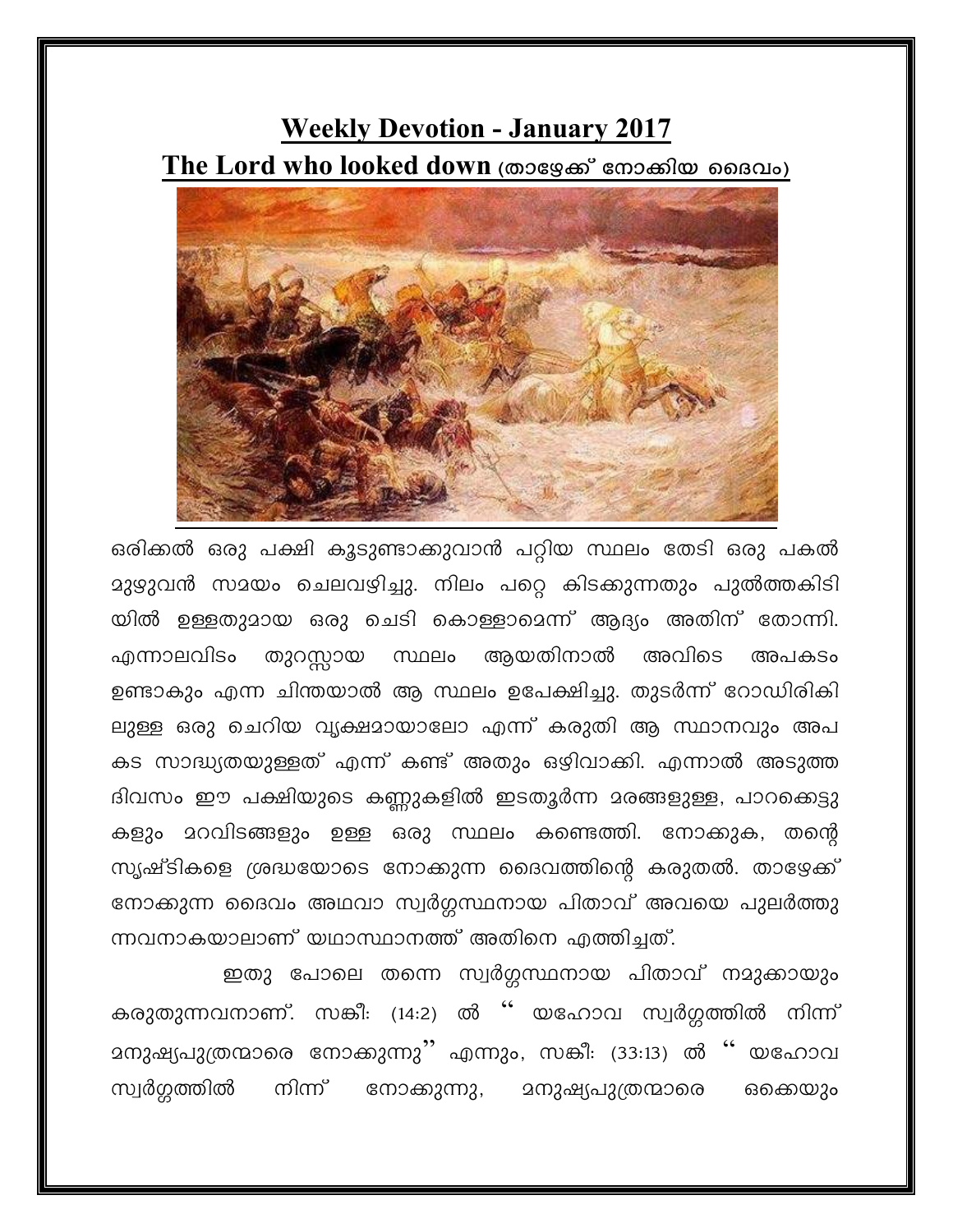കാണുന്നു'' എന്നും രേഖപ്പെടുത്തിയിരിക്കുന്നു. ഒരു ഗോപുരത്തിൽ നിന്ന് താഴേക്ക് ശ്രദ്ധിച്ച് നോക്കുന്നതു പോലെയാണ് യഹോവ തന്റെ മക്കളെ ശ്രദ്ധിക്കുന്നത്. നമ്മുടെ ദൈവത്തിന്റെ കണ്ണ് എഷോഴും നമ്മുടെ ഭേരി ഉണ്ട്. എല്ലാം അവന്റെ ദൃഷ്ടിയ്ക്ക് തുറന്നതും മലർന്നതുമാണ്.



പുറ: (14:24) ൽ പ്രഭാതയാമത്തിൽ യഹോവ അഗ്നി മേഘ സ്തംഭ ത്തിൽ നിന്ന് മിന്ധ്രയീമ്യ സൈന്യത്തെ നോക്കി അവരെ താറുമാറാക്കി എന്ന് കാണുന്നു. താൻ വിളിച്ചിറക്കിയ തന്റെ സ്വന്തജനത്തെ പകൽ മേഘ സ്തംഭമായും രാത്രി അഗ്നിസ്തംഭമായും കാത്ത് പരിപാലിച്ചത് യഹോവ തന്നെ ആയിരുന്നു. തന്റെ ജനത്തിന് ചെങ്കടൽ കടക്കുവാൻ ഉണങ്ങിയ നിലം ഒരുക്കിയതും അവരെ വഴി നടത്തുന്ന, ദൃഷ്ടി അവരുടെ മേലുള്ള യഹോവ തന്നെയായിരുന്നു. കിഴക്കൻ കാറ്റ് അയച്ച് കടലിനെ പിൻവാ ങ്ങിച്ച് വഴി ഒരുക്കിയ ദൈവം പ്രഭാതയാമത്തിൽ അഗ്നിദേഘസ്തംഭത്തിൽ നിന്നും യിസ്രായേലിനെ നോക്കി. താഴേക്കുള്ള ആ നോട്ടം മിസ്രയീമ്യ സൈന്യത്തെ താറുമാറാക്കി യഹോവയുടെ ദൃഷ്ടി തന്റെ മക്കളുടെ മേൽ ഉള്ളതിനാൽ ദുഷ്ടന്മാർ ഛേദിക്കപ്പെടും. യഹോവ തന്റെ ഇനത്തിന് വേണ്ടി ശത്രുവിനോട് യുദ്ധം ചെയ്തു. ദൈവജനം അക്കരെ എത്തിയ ഷോൾ വെള്ളം പൂർവ്വസ്ഥിതിയിലാക്കി യഹോവ ഫറവോനെയും അവന്റെ